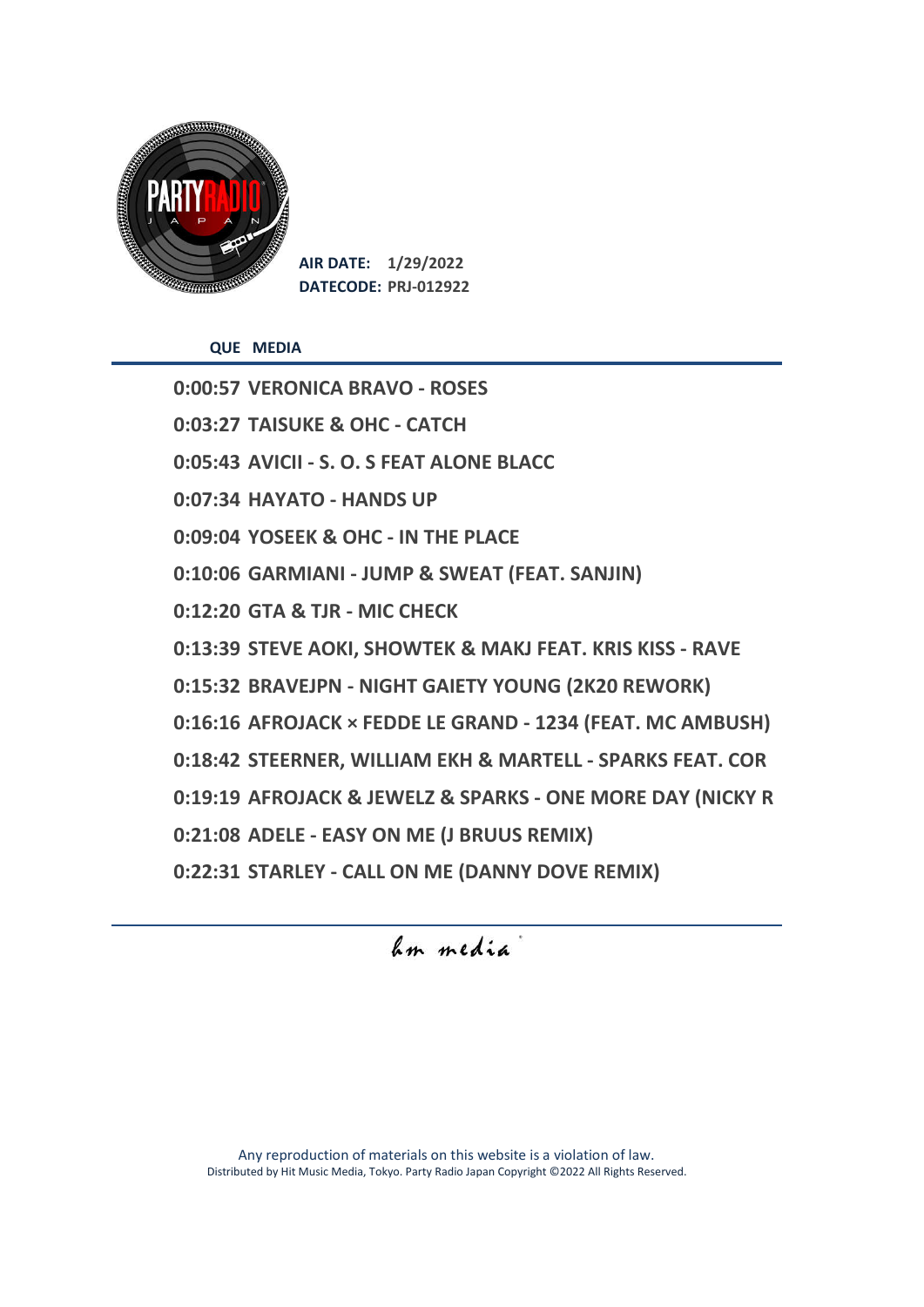

**AIR DATE: 1/29/2022 DATECODE: PRJ-012922**

**QUE MEDIA**

**0:24:01 LADY GAGA × BREATHE CAROLINA & DROPGUN - JUST DA 0:25:32 GALANTIS & THROTTLE - TELL ME LOVE ME (DROPGUN RE 0:27:33 BREATHE CAROLINA & DROPGUN - SWEET DREAMS (FEAT. 0:30:00 PRJ - REJOIN NETWORK - START SEGMENT 2 0:30:00 BRUNO MARS, ANDERSON PAAK & SILK SONIC - LEAVE TH 0:32:20 LAY IT DOWN - LLOYD 0:32:46 STICKWITU (URBAN MIX) FEAT. AVANT - THE PUSSYCAT D 0:34:19 DILEMMA - NELLY FEAT. KELLY ROWLAND 0:36:36 RUDE BOY - RIHANNA 0:38:47 TELL ME - SMILEZ & SOUTHSTAR 0:41:14 MESMERIZE - JA RULE FT. ASHANTI 0:43:37 YOUR BODY - PRETTY RICKY 0:46:14 NO SCRUBS - TLC 0:47:36 SO SICK - NE-YO**

hm media